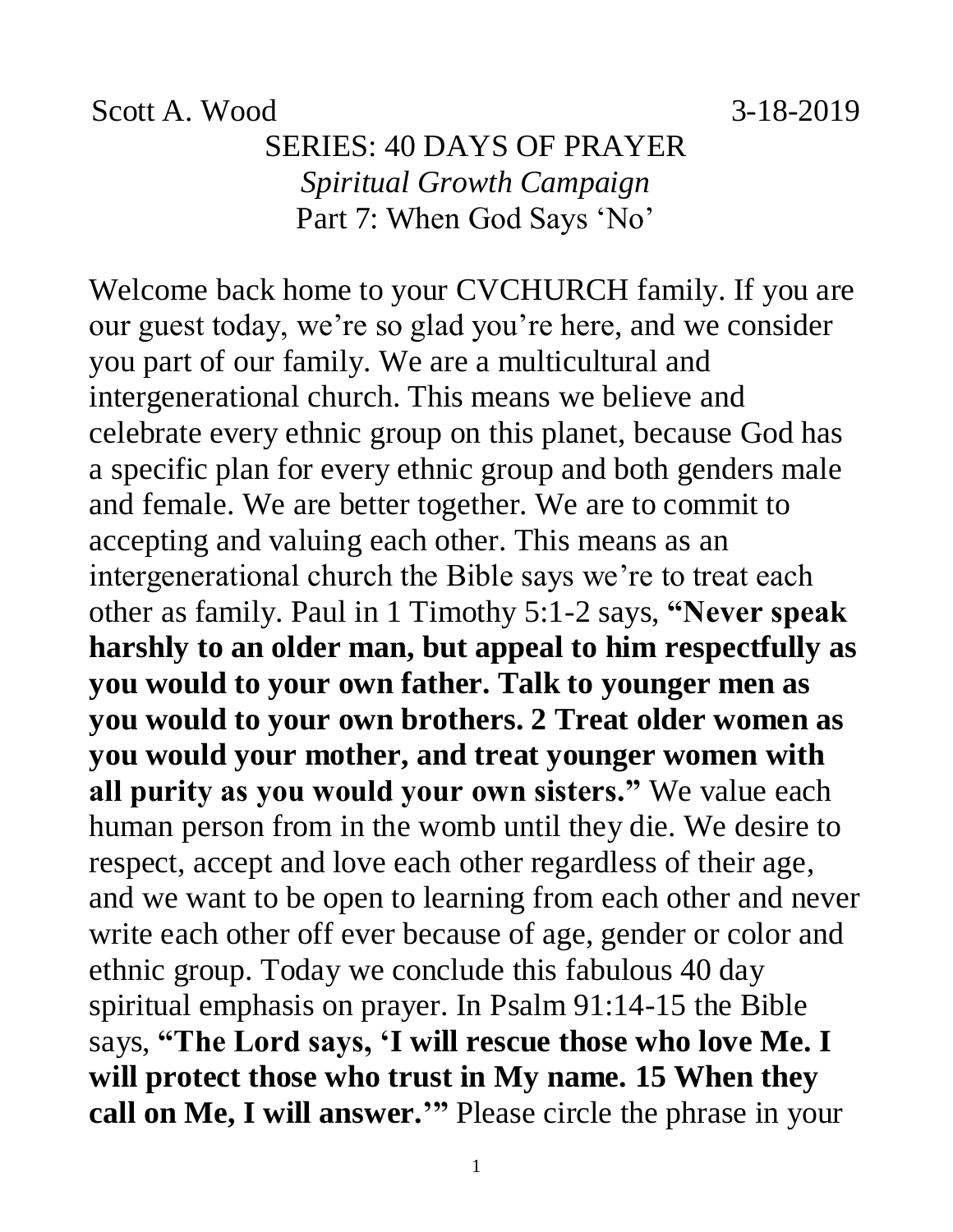notes, "When they call on Me, I will answer." It continues**, "I will be with them in** *trouble.* **I will rescue and** *honor*  **them."** First notice the premise, the conditions to the promises made here. God rescues those who love Him. He protects those who put their trust in His name. Do you love Him? Have you surrendered your life to Jesus yet? If you haven't you can right now. You simply confess that you have put yourself before Him and His purposes and plans for your life. You repent. That means you ask Him to forgive you of your sinful clinging to your life and you put your trust in what Jesus Christ did for you on His cross. You humble yourself and ask Him to take His rightful place on the throne in your life. If you will do that right now, He will. When you do that you are placed in His family, and these promises of God rescuing you, protecting you and answering your prayers become a reality for you. You will want to grow in what God's Word says to you in all the areas of your life so you know how to pray. but you're in the family when you believe that Jesus in the Son of God and you confess Him as your Lord and Savior. God answers every prayer you pray, but you won't always get God's 'yes.' 'No' is an answer. 'Wait' is an answer. 'You need to grow up' is an answer. Father God never leaves a prayer unanswered. There are a lot of examples in the Bible where God says 'no.' This is why it is so important that you get our Bible bookmark and you read through the entire Bible with us once in a year and the N.T. twice. Nothing turbo charges your prayer life like reading through the Bible every year with a great plan. We have that plan for you. God said 'no' to Abraham, Moses, Daniel, Job, Jonah, Elijah, Peter, Paul, and God said 'no' to His own Son,

2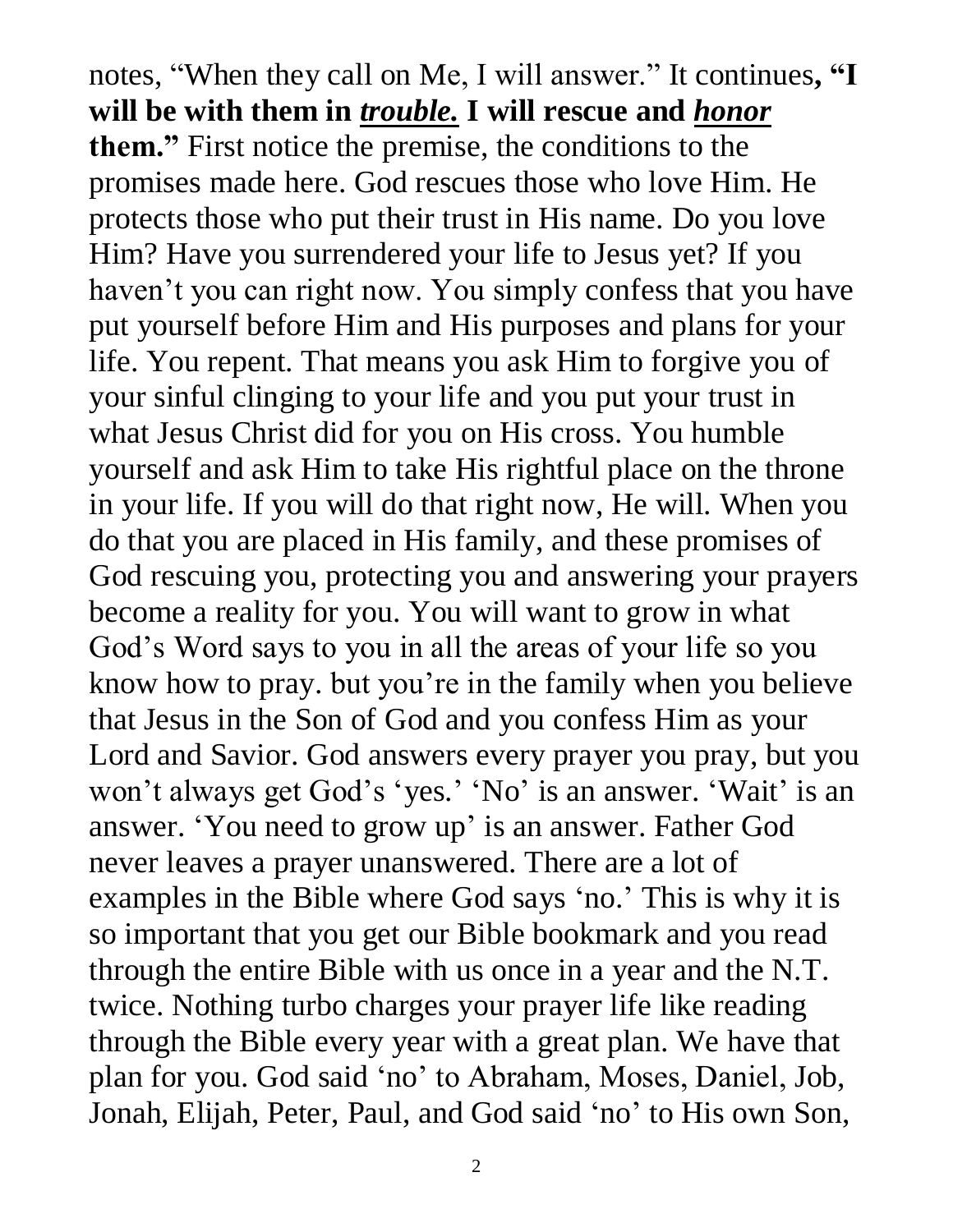the 2<sup>nd</sup> person of the trinity. Do you agree this is very confusing for most of us? This is why I want to address this issue as we close this series on prayer. You are going to have a lot of no's from your heavenly Father. I want to prepare you for them and the times He says no. I will give as good as an explanation as I am capable of at this time. Like the couple who pray for a child and they get pregnant and others just as sincere who claim God's promises and they don't conceive. Their hearts are broken by that. Why does God sometimes say yes and relieve their pain and for others does not? Why do some receive relief from their pain and others don't.

## **I. Three of the many reasons God says 'no':**

Notice the caution I have in your notes. **Use these three truths to comfort yourself, but you must be careful how you share them, if you say them at all, with someone in great pain, because you can't be sure why God said 'no' to them.** I am encouraging you to stay away from being presumptuous and assuming you know why God didn't answer their prayer. Please hear me. Explanations never truly offer comfort. If one of my loved ones died tomorrow knowing why wouldn't make it less painful. We often think if we understand why something happens it'll make it easier. It doesn't friends.

## **A. God says 'no' when He has a bigger perspective**

The truth is, friend, our Father sees what you can't see. Father sees the whole picture but we have a limited perspective. Our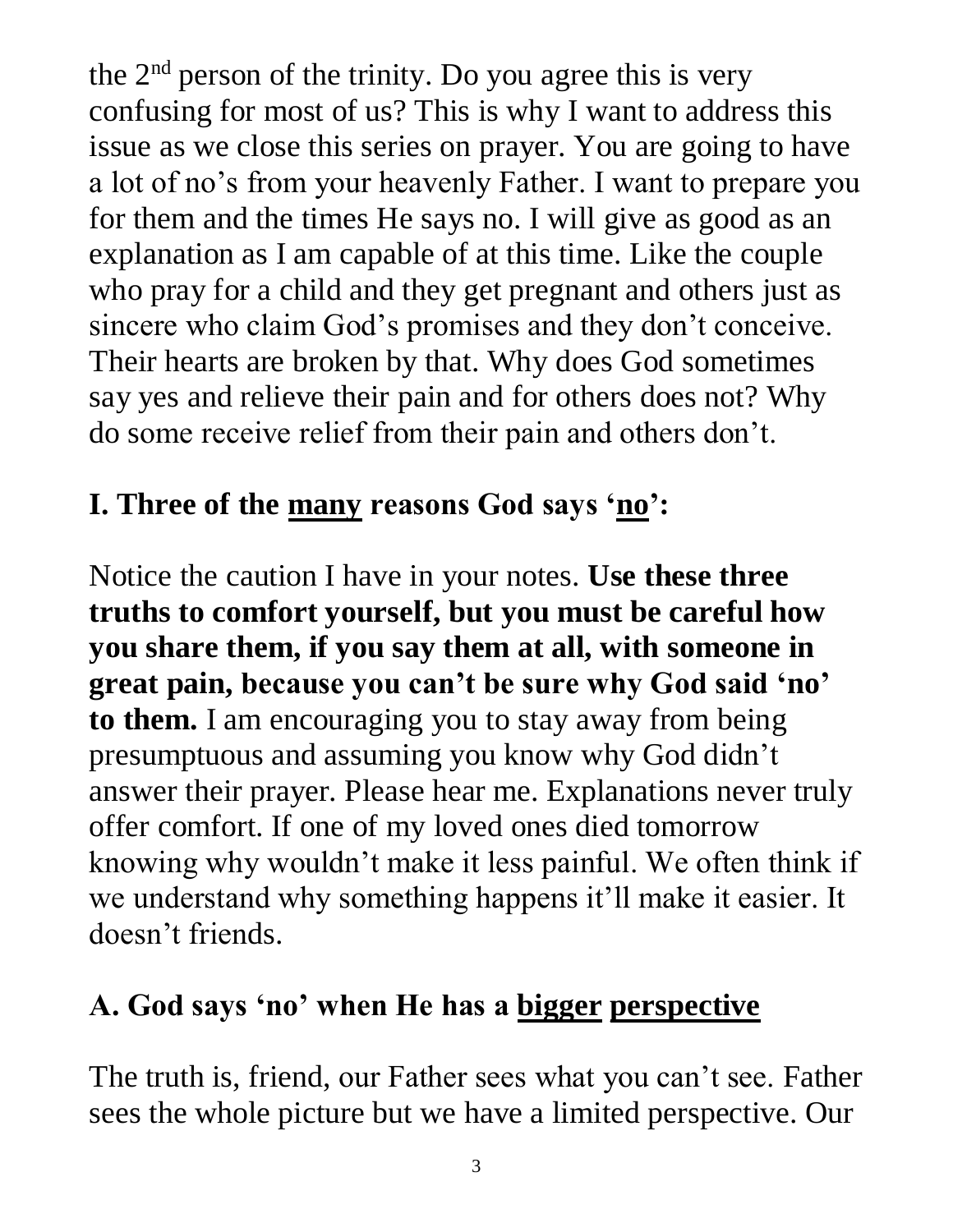Father sees the implications of every decision. Hebrews 4:13 says, **"Nothing in all creation is hidden from God. Everything is naked and exposed before His eyes, and He is the one to whom we are accountable."** God won't always answer your prayers the way you want Him to simply because He sees what you don't see. You don't see the unintended consequences of what you're asking. God can see how the dominoes fall over. God can see that every prayer that is answered starts a chain reaction. Your Father knows how that decision that you just asked for will influence your grandchildren and your great grandchildren. He can see the mufti-generational results of what you're praying for today, but you can't. Proverbs 2:8 in the NIV says, **"God guards the course of the just and protects the way of His faithful ones."** God is consistently guarding and protecting you in every way concerning your life, and when you pray something that might not be good for you and those you will influence in the future He might just say 'wait,' 'not now,' 'no' or 'I want you to grow up before I answer your prayer.'

Remember Daniel, he kept on praying as was his custom even when the law changed. He was thrown in the lion's den. It looked like God had abandoned him, but He didn't. God kept the lion's mouth closed. Daniel's three associate's response was incredible when Nebuchadnezzar flew into a rage and threatened them by saying he would throw them into the blazing fire and then we will see what God rescues you. Listen to their response in chapter 3:16-18, **"Shadrach, Meshach, and Abednego replied, 'O Nebuchadnezzar, we do not need to defend ourselves before you. 17If we are**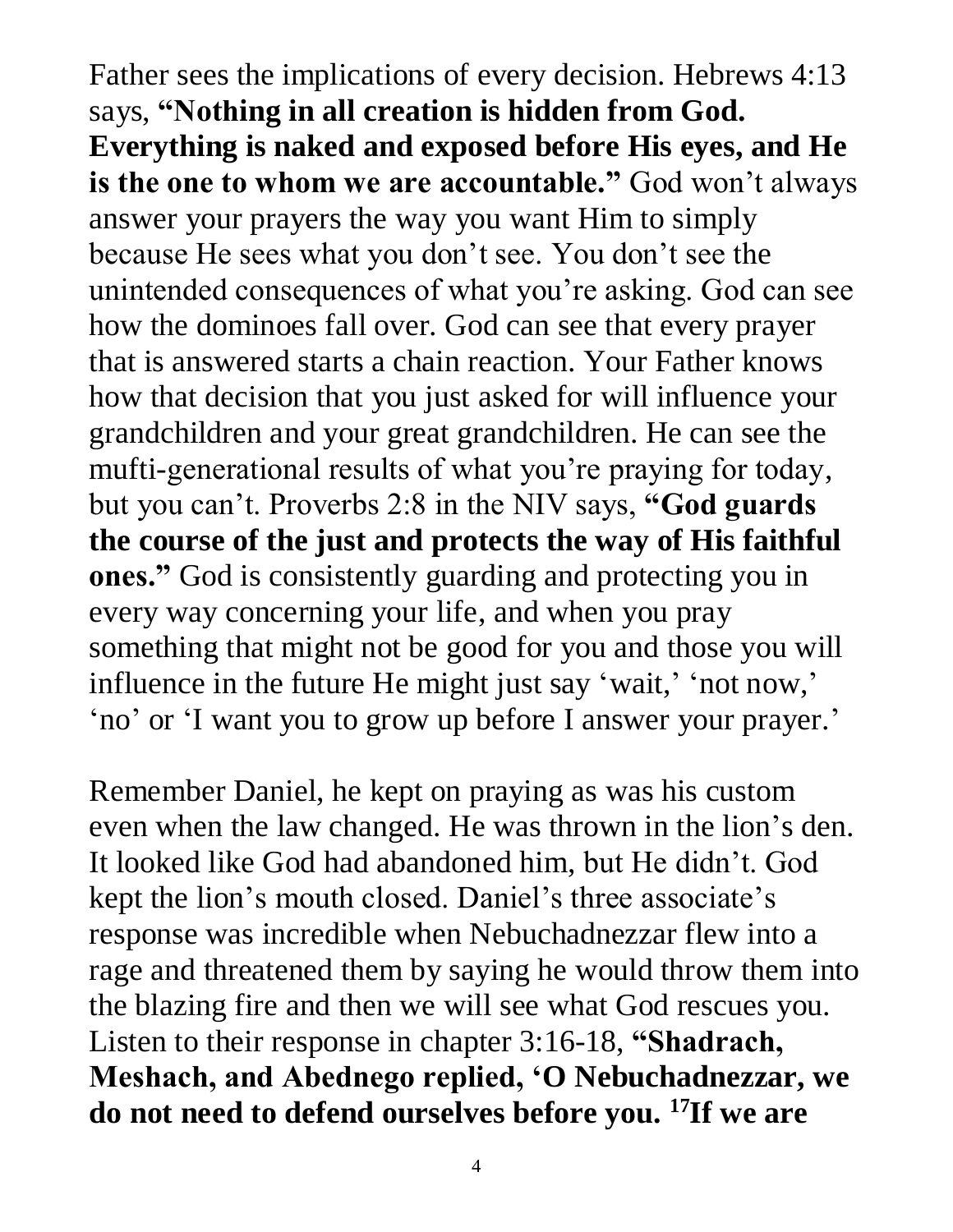**thrown into the blazing furnace, the God whom we serve is able to save us. He will rescue us from your power, Your Majesty. <sup>18</sup>But even if He doesn't, we want to make it clear to you, Your majesty, that we will never serve your gods or worship the gold statue you have set up.'"** In this case, God did honor them, and Nebuchadnezzar jumped up and shouted to his soldiers, "Didn't we throw three men in the fire?" to which they said, "Yes, Your Majesty, we certainly did. In vs. 25 the Bible says, **"'Look!' Nebuchadnezzar shouted, 'I see four men, unbound, walking around in the fire unharmed. And the fourth looks like a god.'"** Many scholars believe this was an O.T. sighting of Jesus. God says these things that have been binding you up are going to be burned off. And God says, "You're going to go through it, but when you come out on the other side, you're going to be free, free from certain habits, free from that person, free from that fear, free from that guilt, free from shame. It would never happen unless you went through the fire. Paul wanted to go to Rome. He thought he would go on his own terms. God said no. He went to Rome as a prisoner. There he wrote some of the most important books we have in the N.T. That wouldn't have happened unless he was sent to prison. God always has the bigger perspective, church. God saw what Paul couldn't see. God sees what you can't. God says, "I say 'no' to some of your prayers because I am working in your life on the bigger picture, the bigger perspective."

#### **B. God says 'no' when He has a better plan**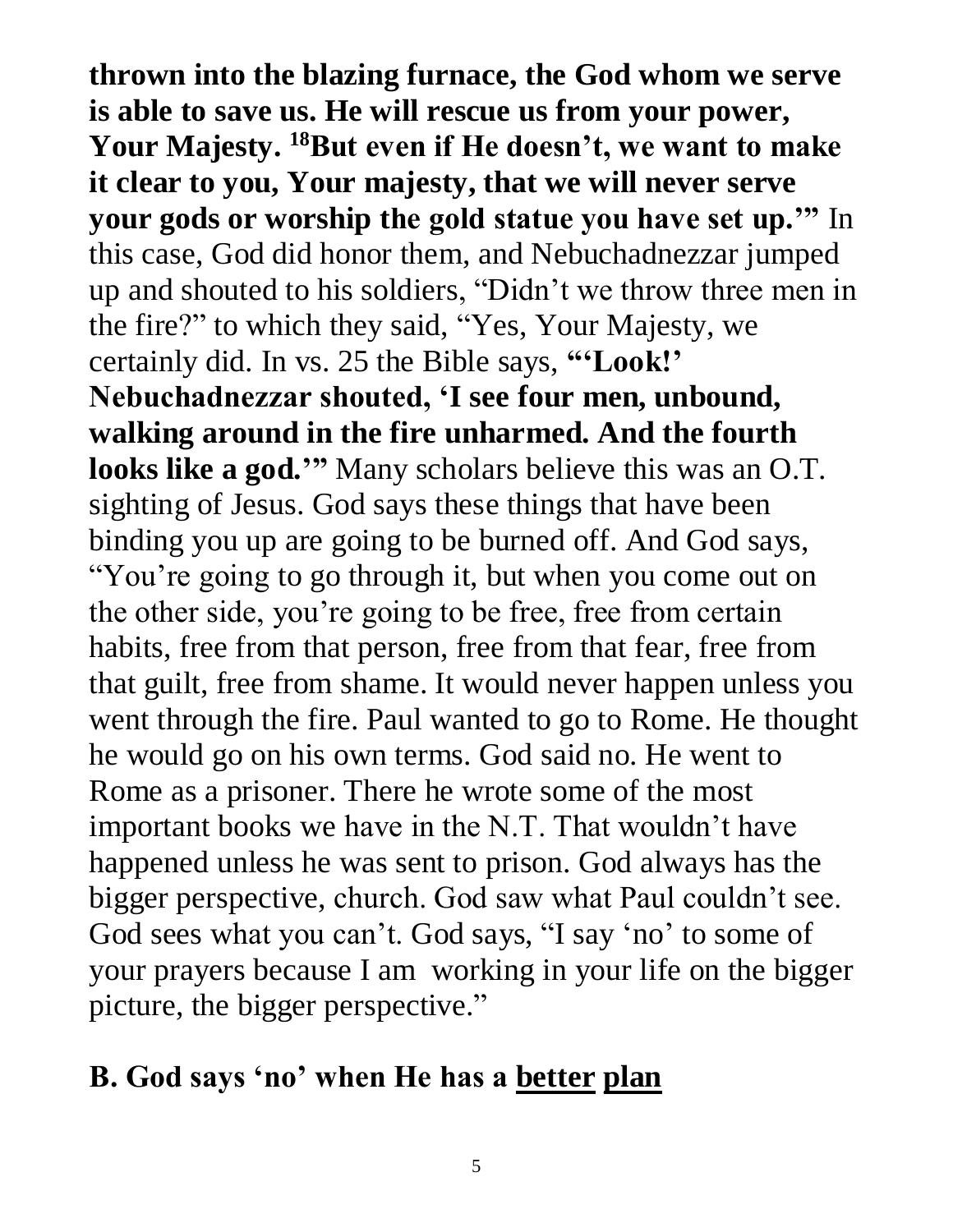God often times says to us, "I will answer your prayer, just not the way you wanted it answered. I'm going to say 'yes,' but I have a better plan than yours." Church, our Father in His infinite wisdom, He has a better plan than yours or mine. This is another reason He will say no. Isaiah 55:6, 8-9 is profound in this context. **"Seek the Lord while you can find Him. Call on Him now while He is near…. 8 'My thoughts are nothing like your thoughts,' says the Lord. 'And My ways are far beyond anything you could imagine. <sup>9</sup>For just as the heavens are higher than the earth, so My ways are higher than your ways and My thoughts higher than your thoughts."** Please circle the words, "My ways." Notice they are plural. God never just has one way of doing something. Unlike you, God's options are unlimited. For example, let's say you're deep in debt and your dealing with financial stress. You pray, "Father, I have spent money I didn't have to buy things I didn't need. Father, now I'm really in debt. It was my own decisions that got me in debt." You got yourself overextended. It's your responsibility. "God it's my fault, but I'm asking you to bail me out." God can answer your prayer in many ways, but most likely He will not bail it out. He won't most likely use the lottery as a quick fix. There is a defect in your personality, and your impulsive nature must change. God is more concerned about your character than He is your comfort. This is true with any sinful habit I am involved with. God wants to help you get out of debt, but He won't help you get out of debt in an easy way and, tomorrow, you just get right back into it. He will allow us to experience our consequences and try to reach us that way. But church, the way your faith grows sometimes requires a delayed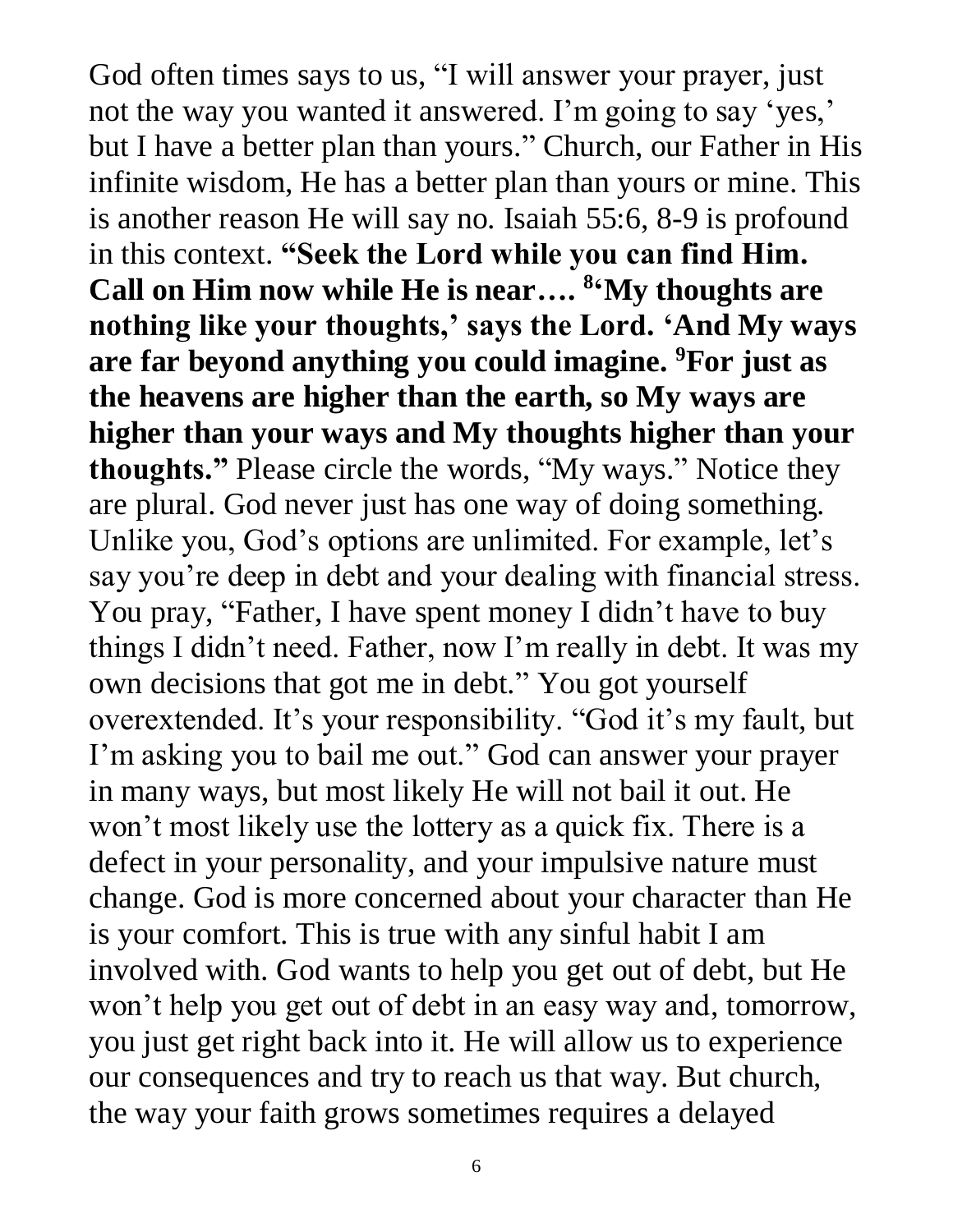answer. God is not a vending machine or a genie. God isn't a jackpot or a slot machine where you put in the prayer, pull the lever, and boom, you instantly get the answer. This does not grow your character. It just makes you less likely to grow. Sometimes God, in order to let you mature, delays the answer to your prayers. He says, "We're going to go slow until you grow, and then I will give you the answer." Did you know that in the Bible many of the greatest people of faith did not get the answer that was promised to them before they died? Hebrews 11:39-40 says, "**These were all commended for their faith, yet none of them received what had been promised. Since God had planned something better for us so that only together with us would they be made perfect."** Please circle in your notes, **"God has planned something better."** Please write this in your notes: **God has all of eternity to fulfill His promises.** 

#### **C. God says 'no' when He has a greater purpose**

God always works on your behalf because of His love and care for you, and because He has a greater purpose for your life. God will never let your prayers interfere with your purpose. The Bible is very clear that if you're praying for something that's not according to His purpose for you, He will not give it to you. 1 John 5:13-15 say, **"I have written this to you who believe in the name of the Son of God, so that you may know you have eternal life. <sup>14</sup>And we are confident that He hears us whenever we ask for anything that pleases Him. <sup>15</sup>And since we know He hears us when we make our requests, we also know that He will give us**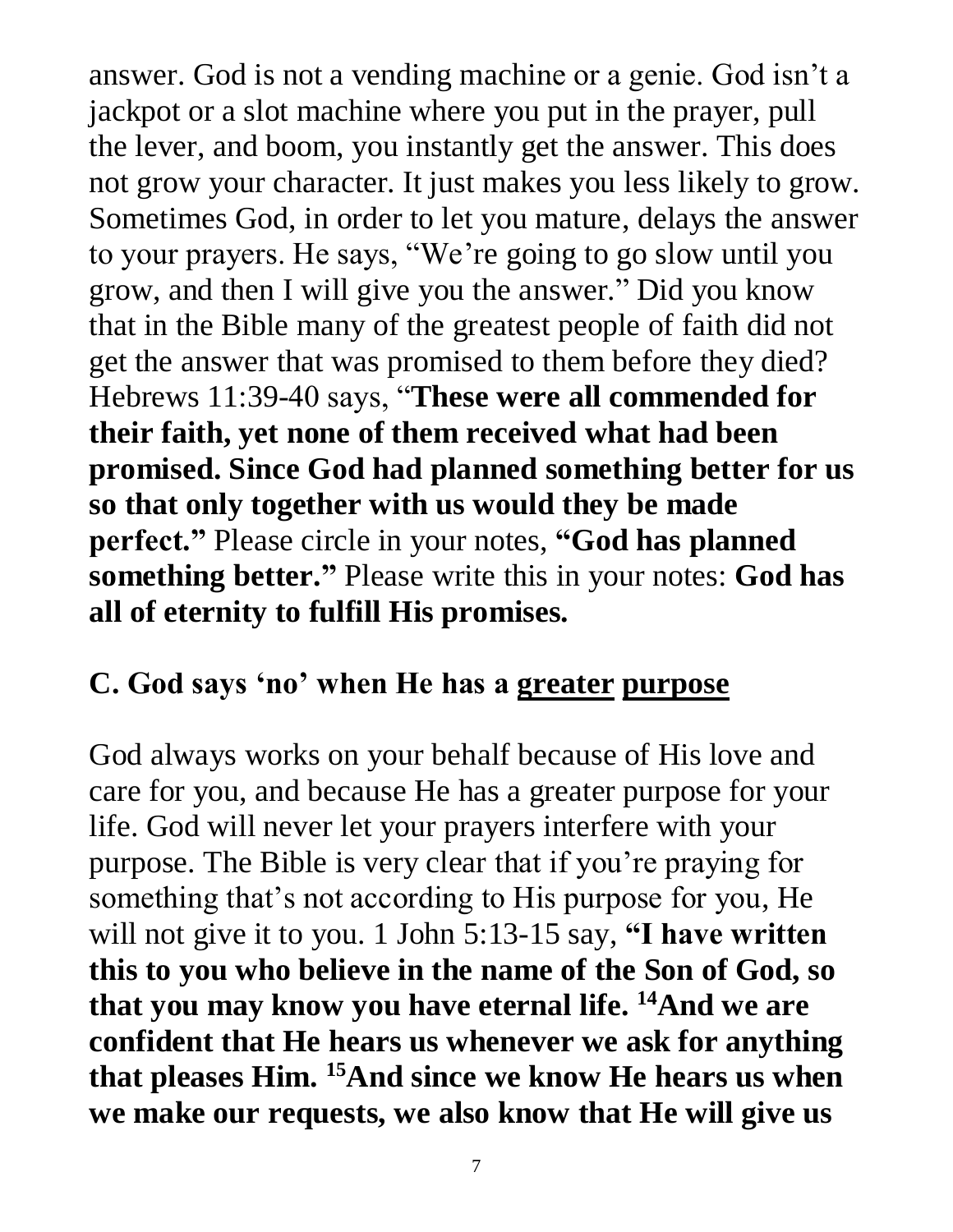**what we ask for**." God's greater purpose is always pleasing to Him, and if you are truly committed to His Kingdom purposes it will be most pleasing to you. God has created us to desire His greater purpose. If you keep insisting on what you want you will miss His greater purpose. Psalm 57:2 says, **"I cry out to God Most High, to God who will fulfill His purpose for me."** God isn't obligated, loved ones, to explain what He is doing all the time in our lives. There are some things you and I won't understand, but He says to us, "I have a greater purpose for your life." We all know this but not everything that happens in your life is good. A lot of bad stuff happens because you make bad choices and other people make bad choices. But God goes, "I can even use those bad choices—your mistakes and other people's mistakes, and I can fit those into My purpose for you." In everything God does and allows in your life, even the negative things fit into God's purpose for your life. You could be in a tough spot right now. Look at what 1 Peter 1:6-7 says to you in your present circumstance. "**There is wonderful joy ahead, even though you have to endure many trials for a little while. <sup>7</sup>These trials will show that your faith is genuine. It is being tested as fire tests and purifies gold—though your faith is far more precious than mere gold. So when your faith remains strong through many trials, it will bring you much praise and glory and honor on the day when Jesus Christ is revealed to the whole world."** So what does Peter tell us to do? Anytime you're discouraged and disappointed that you're not getting your prayers answered and things are not going well you simply remind yourself that your faith is being tested to show that you truly do have genuine faith.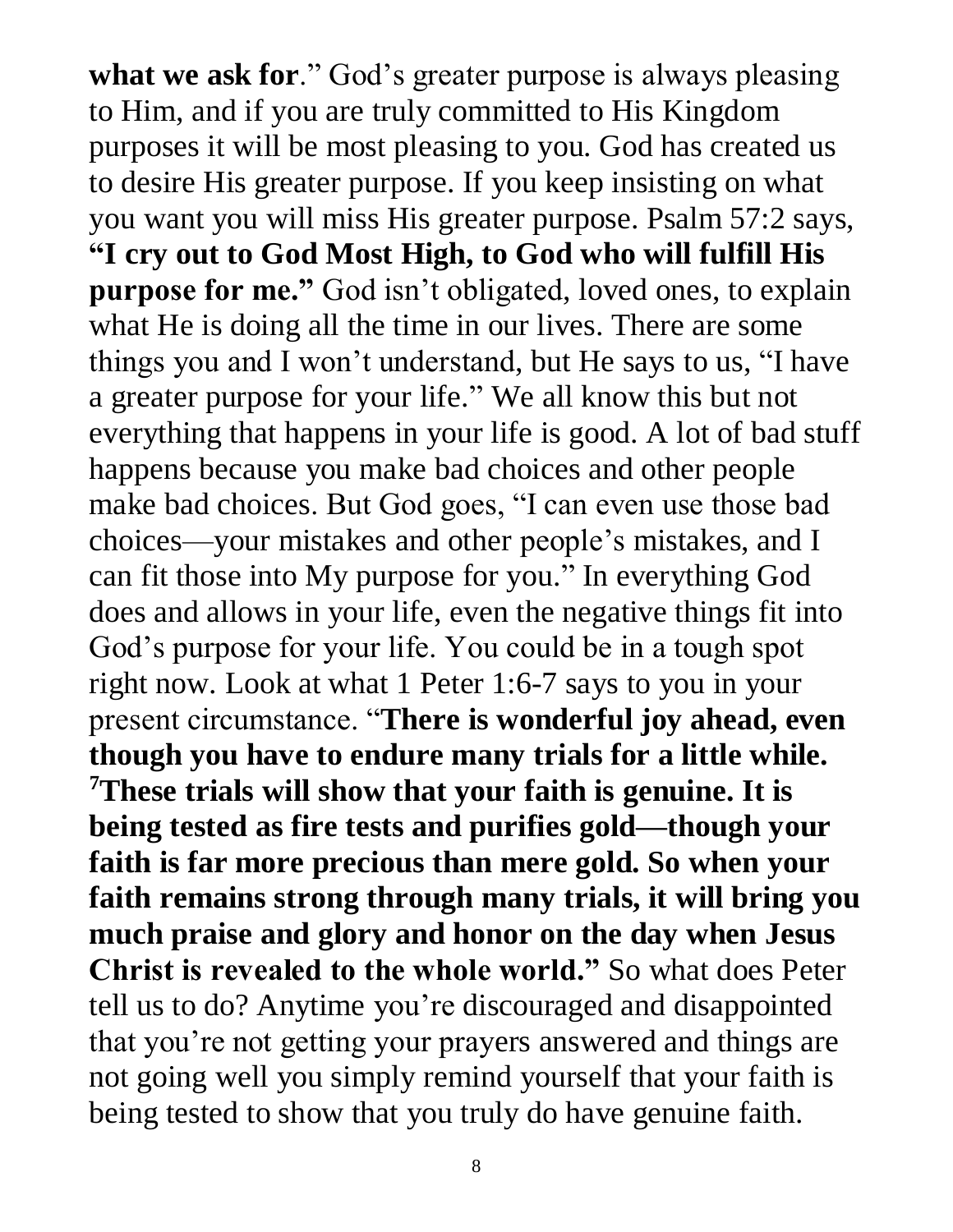Your faith is simply being tested, and, as your faith remains strong through all of the varied trials you will go through, the Bible says you will receive much praise, glory and honor when Jesus Christ comes back for you and He is revealed to the whole world. God has a greater purpose for you. Friends, it is vital that you cling to these truths this morning (afternoon) and remind yourself daily. God has a bigger perspective than you can see. God has a better plan then you can figure out and God has a greater purpose for you.

So how are we to respond when God says no?

#### **II. What are my best responses to God when He says 'no'?**

## **A. Trust that God does everything in goodness and love**

All that God does on your behalf is done out of His love, care and concern for you. God does not have the ability to do anything that is unloving or evil. Everything God does for you is for your own good because He deeply loves you. Psalm 25:8-10 says, **"The Lord is good and does what is right; He shows the proper path to those who go astray. <sup>9</sup>He leads the humble in doing right, teaching them His way. <sup>10</sup>The Lord leads with unfailing love and faithfulness all who keep His covenant and obey His demands."** There are three truths here in this passage that demonstrates that everything that God does is done out of His goodness and love. **1) Father God is good and always does what is right, and He leads those who have gone astray on to His good**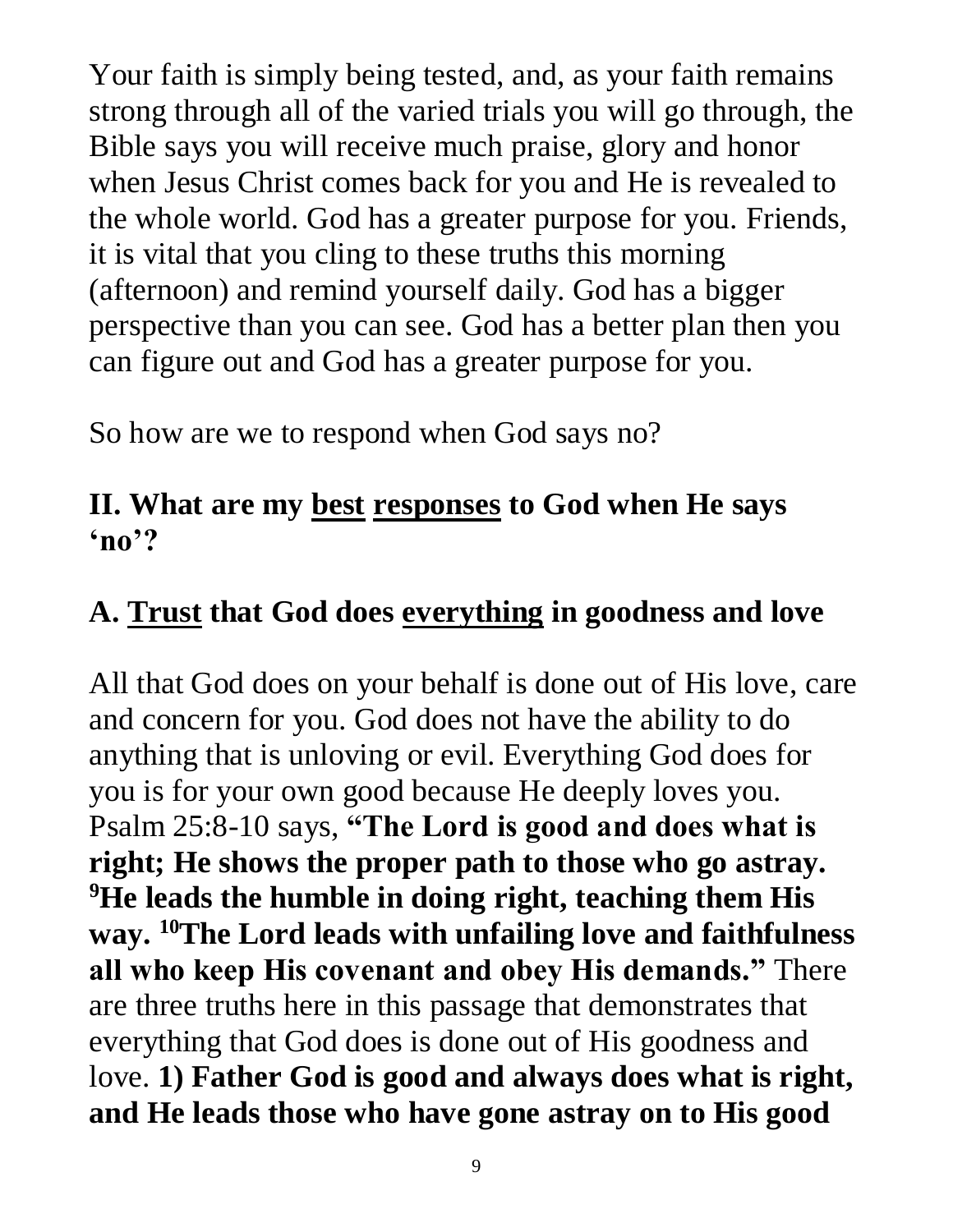**path. He doesn't punish you by saying 'no' to your prayers. 2) Father God leads the humble in doing right and teaching them His way. 3) Father God leads us with His unfailing love and faithfulness.** Please write the fill-ins for this in your notes:

#### **I don't have to understand God's answers to know that they are motivated by His love, faithfulness and integrity.**

In order to grow in relationship with Father God through prayer, trust is intricately and delicately involved. The deeper your trust in Father God grows the more intimate you become with Him and the more convinced you become that everything He does in your life is bathed in His goodness and love. In our 3rd week of 40 Days of Prayer, I taught on the topic **"You Need To Know Who You're Talking To."** I taught you that there are four responses God can give to our requests. You might want to write this down again. **1) When Father says 'no.'** No is an appropriate answer to many of our requests. Remember, God has a bigger perspective, better plan and a greater purpose. Sometimes God simply says 'no' to my request. 2**) Father God says 'slow**.' Slow means I intend to give this to you, but the timing is not right. So, not yet. There is a difference between a delay and a denial. No and not yet are not the same thing. **3) Father God says 'grow.'** This means you want to focus on your own growth and spiritual maturity. Waiting gives us a chance to allow our patience and endurance to keep growing. **4) God says 'go.'**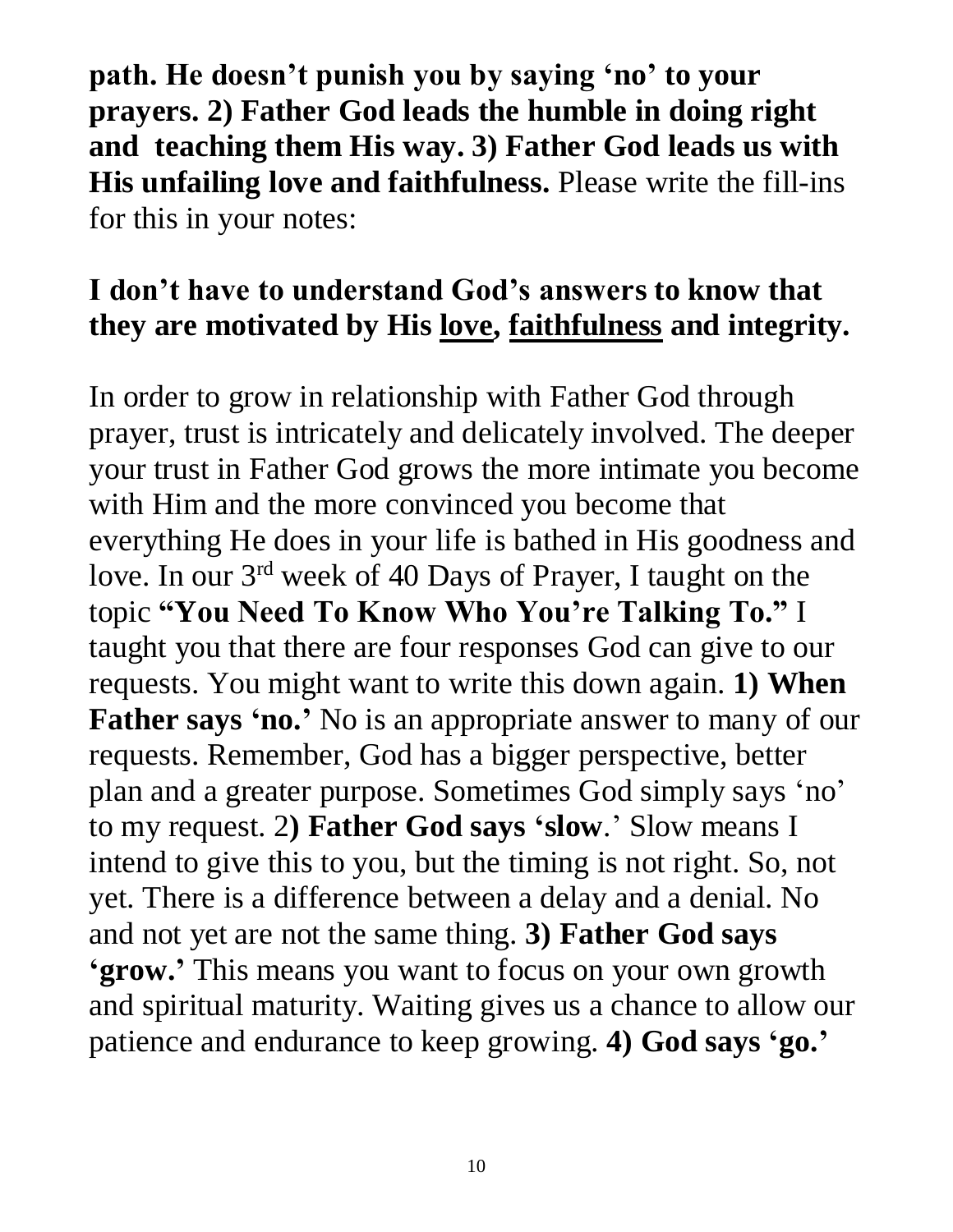#### **B. Pray when in pain what Jesus prayed when facing His cross**

On the eve of Jesus' crucifixion Jesus went to the garden to pray to His Father. The word Gethsemane, the olive garden where he prayed at, means the oil press. It was Jesus' favorite place to pray. Jesus knew that tomorrow He would suffer worse than any other human being in all of human history. He knew He would be tortured. He knew He would publicly be humiliated and shamed. He will be spit on, slapped, whipped and nailed to a cross. He did not want to go through this pain any more than you or I would. The Bible records for us in several of the gospels the actual words that Jesus prayed, and I believe they are the same words you and I are to pray when you're going through pain. You might be in pain right now. I am going to ask you to read this passage in Mark 14 out loud with me. "**<sup>35</sup>He went on a little farther and fell to the ground. He prayed that, if it were possible, that awful hour awaiting Him might pass him by. <sup>36</sup>'Abba, Father,' He cried out, 'Everything is possible for You. Please take this cup of suffering away from Me. Yet I want Your will to be done, not Mine.'"** This is incredible, church. Jesus had known throughout all of eternity that this day was coming, and yet He was able to cry out to His Father, "I don't want to do this. I don't want to go through all of this humiliation, pain, suffering, agony, alienation, and abandonment." Jesus is our example. What are you going through right now? Did you know that it is okay to go to your Heavenly Father in prayer and say, "Father, I don't want to go through this. I don't want to face what I'm about to face. I don't want to go through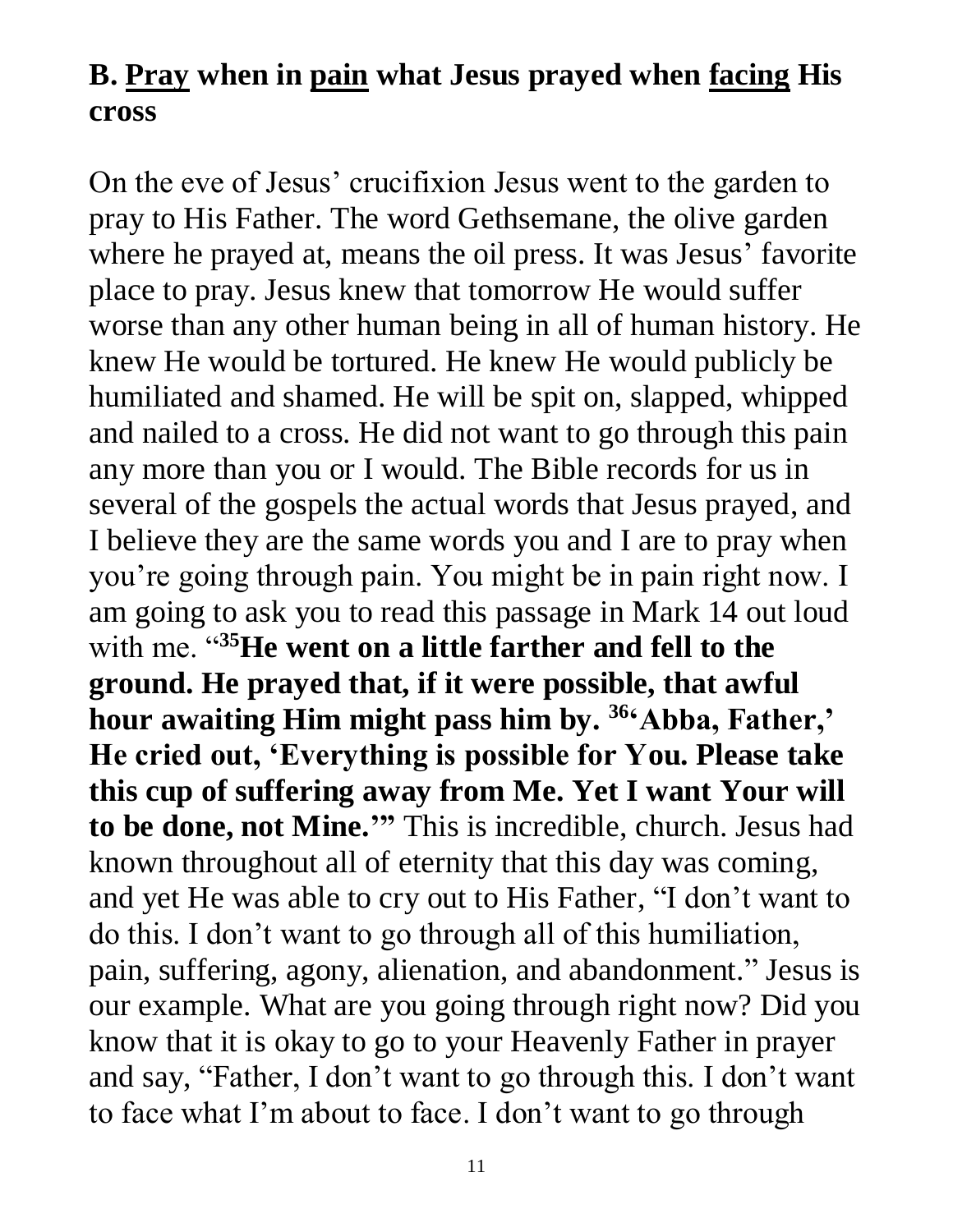cancer, this surgery, this divorce, this death, this failed relationship. I don't want to be single. I don't want to be married." Whatever it might be it is okay to say to Him in loving respect, "I don't want to do this. I don't want this." Then after you do that, you will want to follow your Savior and Redeemer in His humility and submission to the Father. Jesus prayed three things that are a perfect model for us when we are getting no's from Father God, or you're going through stress, tension and trauma that you don't want to face or think you shouldn't have to. He addresses God as His Abba Father. It is the most intimate term for a child with their father. Then He makes three statements about His Abba Father that He knows are true: **1) Everything is possible for You. 2) Please take this cup of suffering away from Me. 3) Yet, I want**  Your will to be done, not Mine. Here are the three things you and I will always want to pray when you're in pain and not wanting to go through what you're going through.

## **Here is how to pray in faith** (just like Jesus)**:**

# **1) Affirm God's power**

You say, "Father, I know you can do anything. I know You could take care of this situation. I know You could keep me out of this suffering. Father, You're all powerful and I confess that.

## **2) Ask for what you want with passion**

"Father, please give me what I ask! Please take this suffering, humiliation, agony away from me." There are some times He will, and sometimes He won't.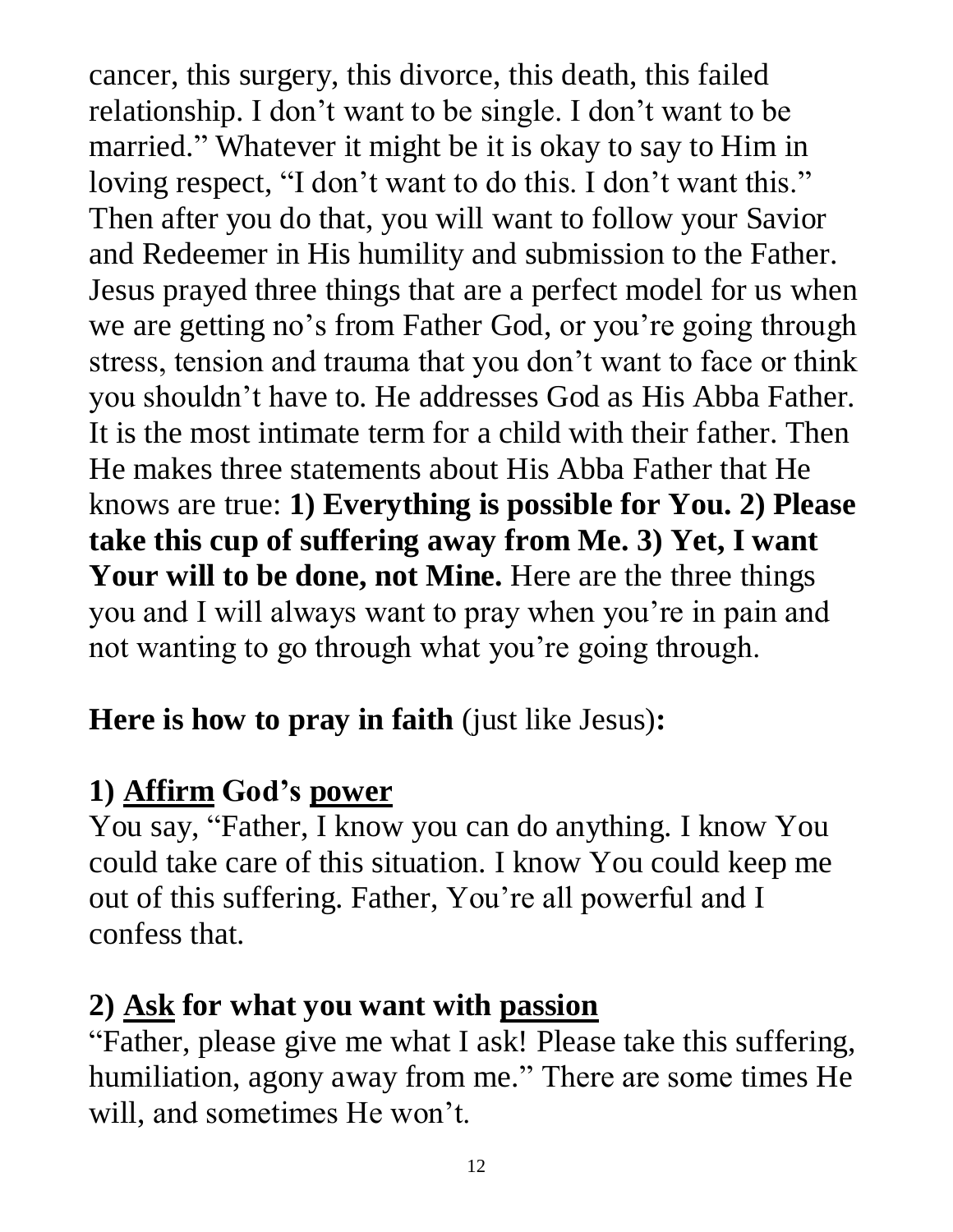## **3) Accept God's plan**

**"**Yet, with all of this pain, I want Your will not mine. I trust your bigger perspective, better plan and greater purpose for me. I submit to Your plan for me. I choose to trust You. I want Your purpose and plan for my life more than anything else.

## **C. Expect God to give you His grace to respond to His answer**

This is where you say, "I expect You, God, to give me Your grace, strength and power to handle the answer You have given me." What is God's grace? Grace is God' power to handle pain. Grace is God's power to do the right thing anyway, even when it's painful. I choose to do the right things even though it's painful. The Apostle Paul wrote just over half the New Testament and is 2<sup>nd</sup> only to Jesus as far as the influence he had on his culture and the entire history of humanity since he wrote his letters and epistles. As committed and submitted to Jesus Christ as he was, Paul did not get all of his prayers answered. 2 Corinthians 12:7-10, **"…even though I have received such wonderful revelations from God. So, to keep me from becoming proud, I was given a thorn in my flesh, a messenger from Satan to torment me and keep me from becoming proud. <sup>8</sup>Three different times I begged the Lord to take it away. <sup>9</sup>Each time He said, 'My grace is all you need. My power works best in weakness.' So now I am glad to boast about my weaknesses, so that the power of Christ can work**